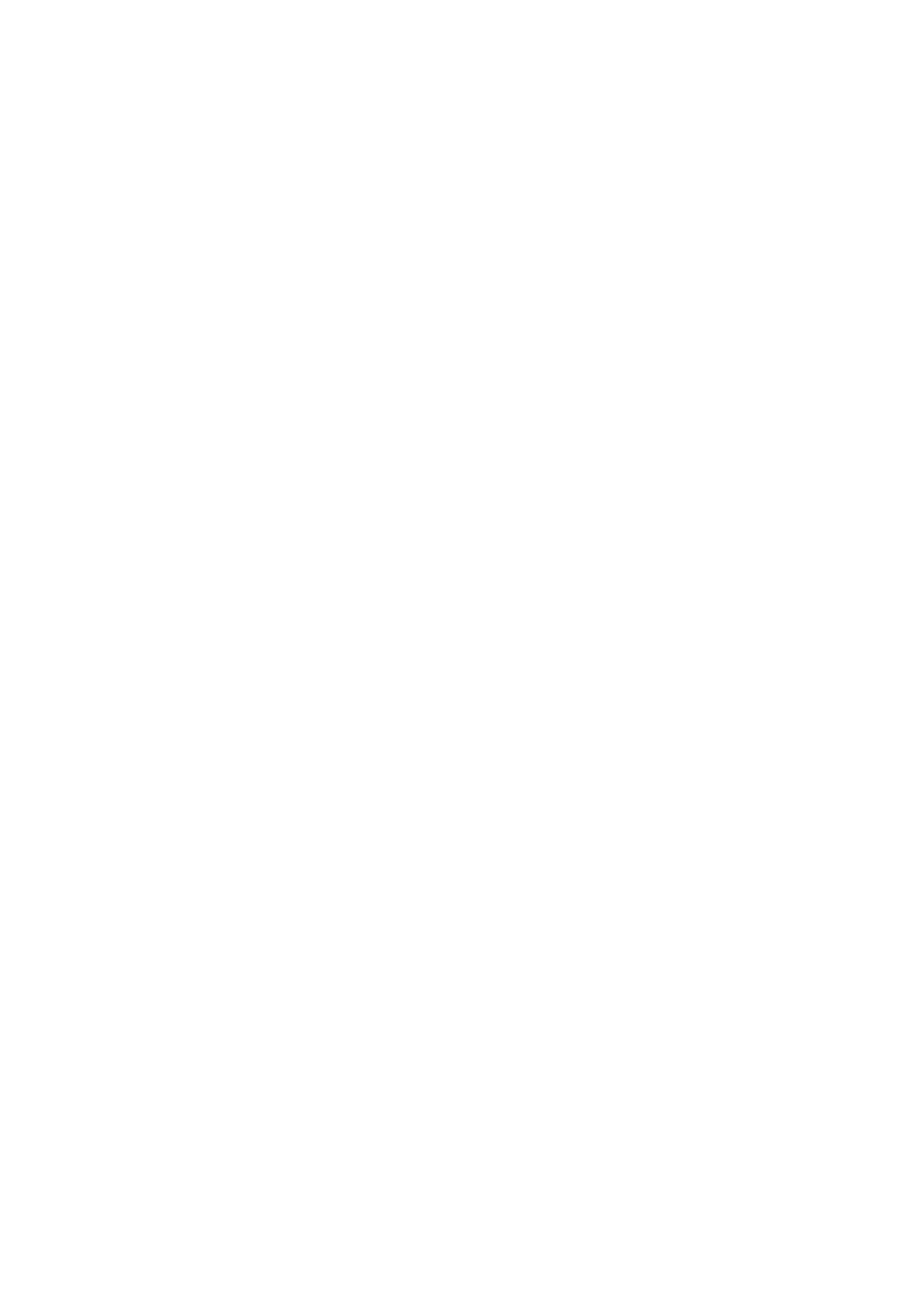# **CODE OF PRACTICE FOR REINSTATEMENT QUALITY PLANS**

## **HISTORY**

| Date       | Edition         | <b>Notes</b>                              |
|------------|-----------------|-------------------------------------------|
| 1 December | 1 <sub>st</sub> | Initial version. Approved by RAUC(S) on 1 |
| 2021       | edition         | December 2021                             |

Available at<https://roadworks.scot/legislationguidance>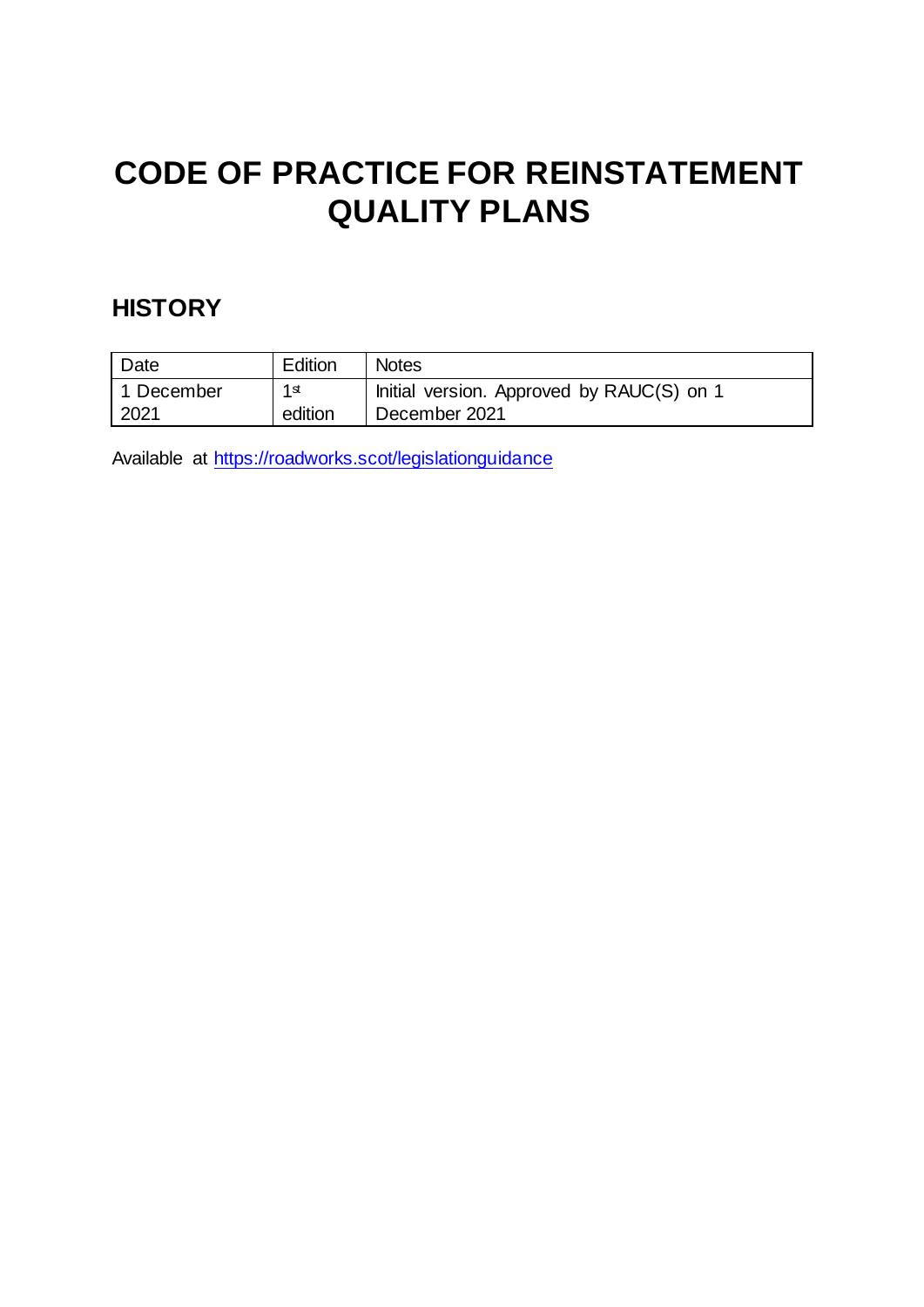## **Contents**

| 1.1  |                                                              |  |
|------|--------------------------------------------------------------|--|
| 1.2  |                                                              |  |
|      |                                                              |  |
| 2.1  |                                                              |  |
| 2.2  |                                                              |  |
| 2.3  |                                                              |  |
| 2.4  |                                                              |  |
| 2.5  |                                                              |  |
| 2.6  |                                                              |  |
| 2.7  |                                                              |  |
| 2.8  |                                                              |  |
| 2.9  |                                                              |  |
| 2.10 |                                                              |  |
|      |                                                              |  |
|      |                                                              |  |
|      | APPENDIX C. ITEMS INCLUDED IN REINSTATEMENT QUALITY PLAN  12 |  |
| C.1  |                                                              |  |
| C.2  |                                                              |  |
| C.3  |                                                              |  |
| C.4  |                                                              |  |
| C.5  |                                                              |  |
|      |                                                              |  |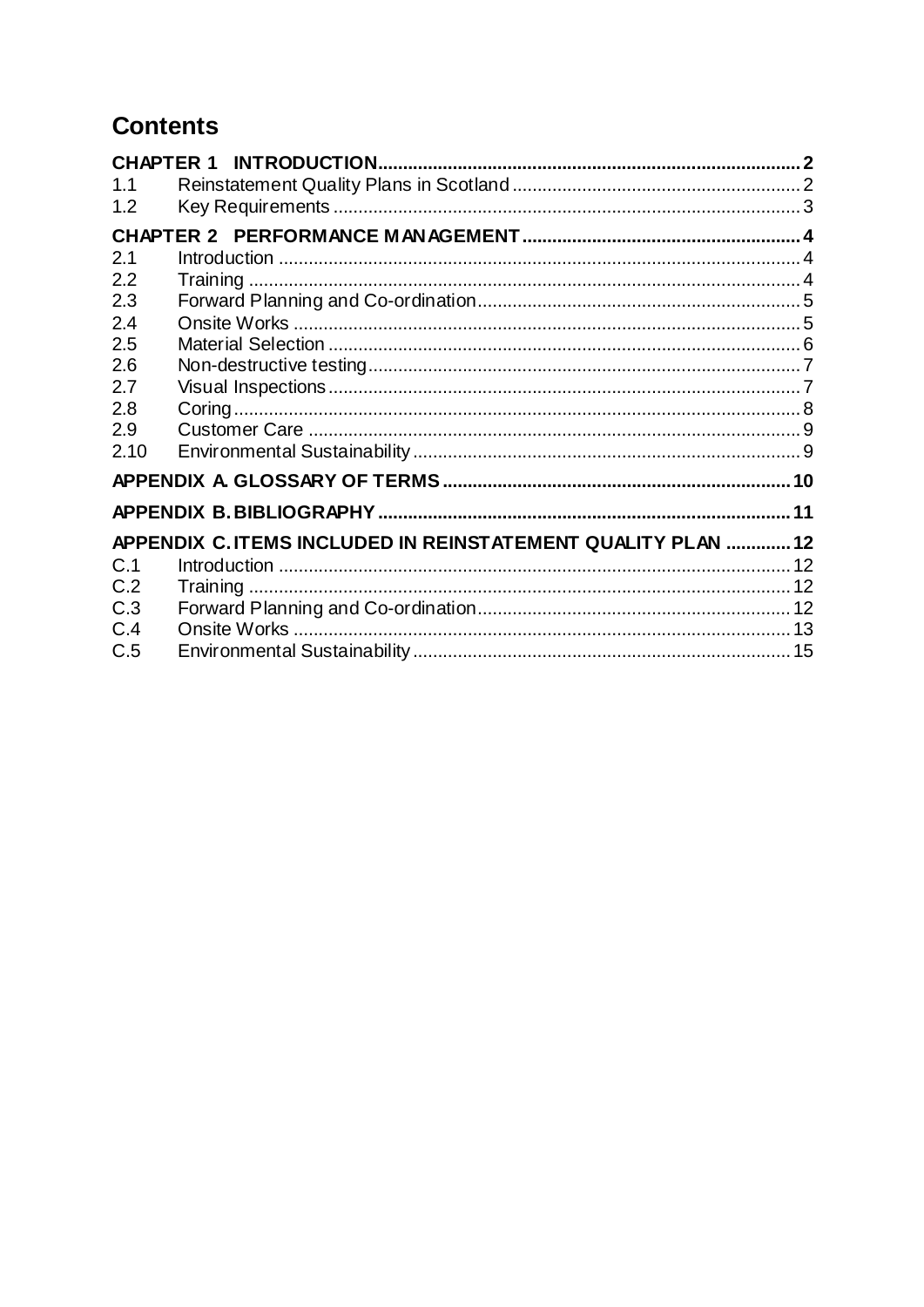### **FOREWORD**

Road works are necessary in order to maintain roads and the many underground pipes and cables that provide us with the essential utility services that we rely on.

Whilst road works will inevitably cause some disruption and inconvenience, it is vital to do what we can to minimise their impact on the travelling public, minimise environmental impact and maintain the integrity of our roads infrastructure.

Improving the quality of road works is in the interests of all and this Code of Practice sets out to embed quality within everything that road works promoters do.

Reinstatement Quality Plans provide a way for organisations to demonstrate their competence to execute road works and an ongoing commitment to improving quality through having effective quality control processes in place to ensure standards are met.

Whilst the plans are termed as 'Reinstatement' Quality Plans, the term 'reinstatement' covers not only the actual reinstatement itself but also all the associated activities. It seems helpful to consider the plans as 'road works' quality plans covering all the activities associated with planning and executing road works.

Over time, Reinstatement Quality Plans will help all organisations to improve their practices through a process of continual improvement.

The legal framework for Reinstatement Quality Plans is set out in primary and secondary legislation but it is this Code of Practice which details the practical guidance for developing such plans.

I am delighted to endorse this Code of Practice and I am sure that it will help deliver high quality road works which minimise disruption, protect the environment and maintain the integrity of our infrastructure for future generations.

Kevin Hamilton Scottish Road Works Commissioner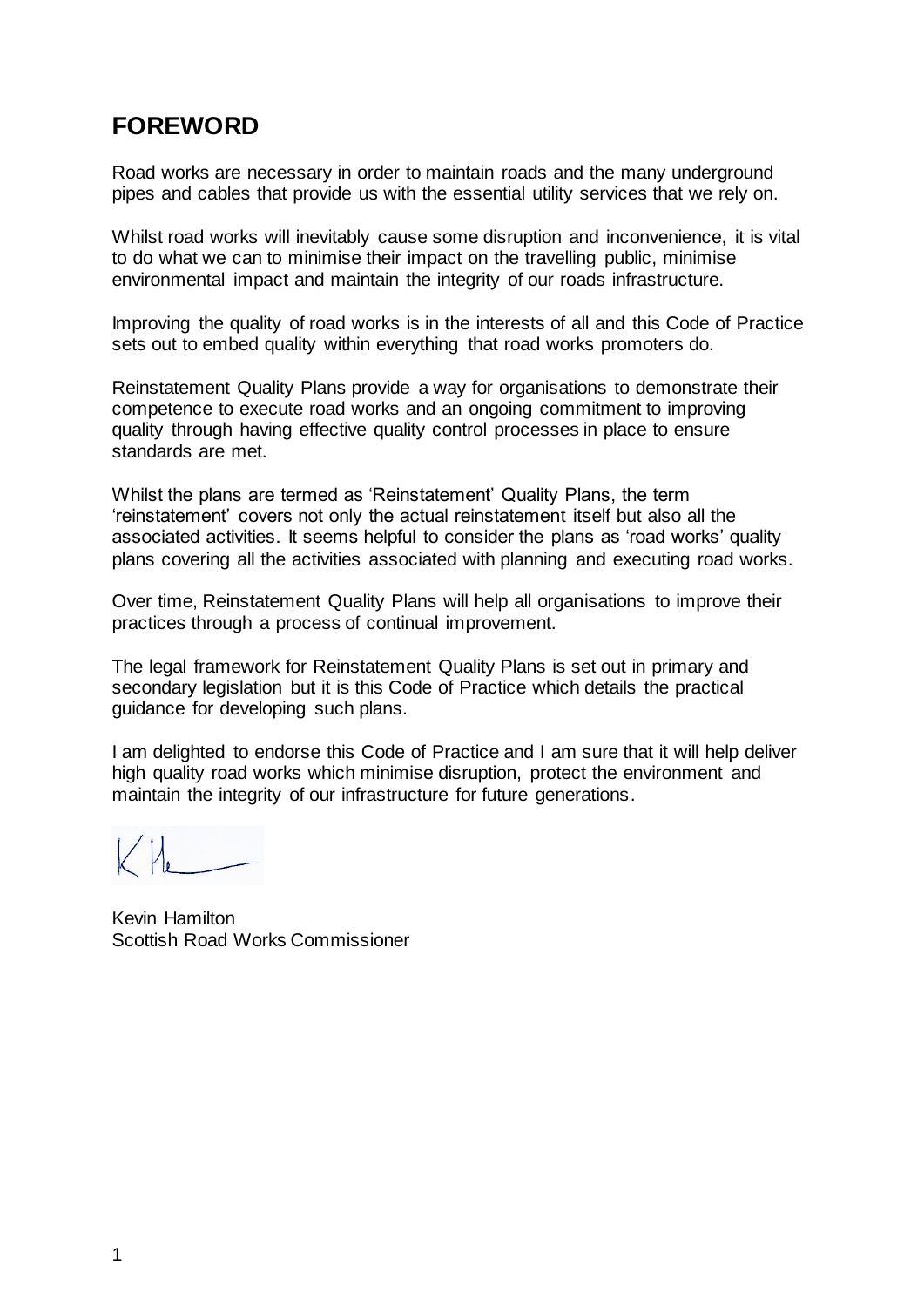## <span id="page-5-0"></span>**Chapter 1 INTRODUCTION**

#### <span id="page-5-1"></span>**1.1 Reinstatement Quality Plans in Scotland**

- 1.1.1 Section 118 of the *Transport (Scotland) Act 2019* makes provision for Reinstatement Quality Plans (RQP). Section 118 states that an RQP will be required, at the request of the Scottish Road Works Commissioner (SRWC).
- 1.1.2 The RQP is expected to demonstrate how road works promoters are competent to undertake reinstatements and ancillary activities. It also describes the monitoring processes they have in place and how they use the results of monitoring to drive continual improvement. Where failure to meet the targets occurs, it is expected works promoters will have plans to take corrective action and prevent similar failures in the future. Co-ordination and inspection will be a central focus to these plans.
- 1.1.3 The introduction of RQPs is primarily intended to lead to an overall improvement in the quality of road works across Scotland. In order to approve a plan, the Commissioner must be satisfied that the plan demonstrates that the person is competent to safely and effectively execute the reinstatement of the road and has in place quality control procedures sufficient to ensure that the reinstatement of the road is both to the required standard and is in compliance with the statutory obligations applicable to the works.
- 1.1.4 The RQP must cover all works that involve excavation and reinstatement of the road including ancillary activities. Where works do not involve excavation, it is expected that any activity will follow similar processes to those in the RQP, but these do not have to be documented. There is no requirement to separately describe this process.
- 1.1.5 These plans will seek to ensure organisations maintain a consistent inspection level, were mindful of the results and through monitoring would set out a continuous improvement process. All monitoring evidence, from any type of inspection would be part of that evidence.
- 1.1.6 Training is critical, and the plan should set out how works promoters fulfil their duty to ensure competence by identifying skills gaps, developing workforce skills and by using well established methods.
- 1.1.7 To be effective, roles and responsibilities must be set out clearly and ownership agreed. Each organisation will have a responsibility to ensure that all relevant parties are aware of their responsibilities, this may include dissemination to contractors or separate parts of the business. They will therefore need to show how they manage their contractors and suppliers to ensure quality in accordance with the specifications and codes of practice.
- 1.1.8 It is recognised that a minor promoter organisation carrying out a lower number of works may not require as detailed a quality plan as those carrying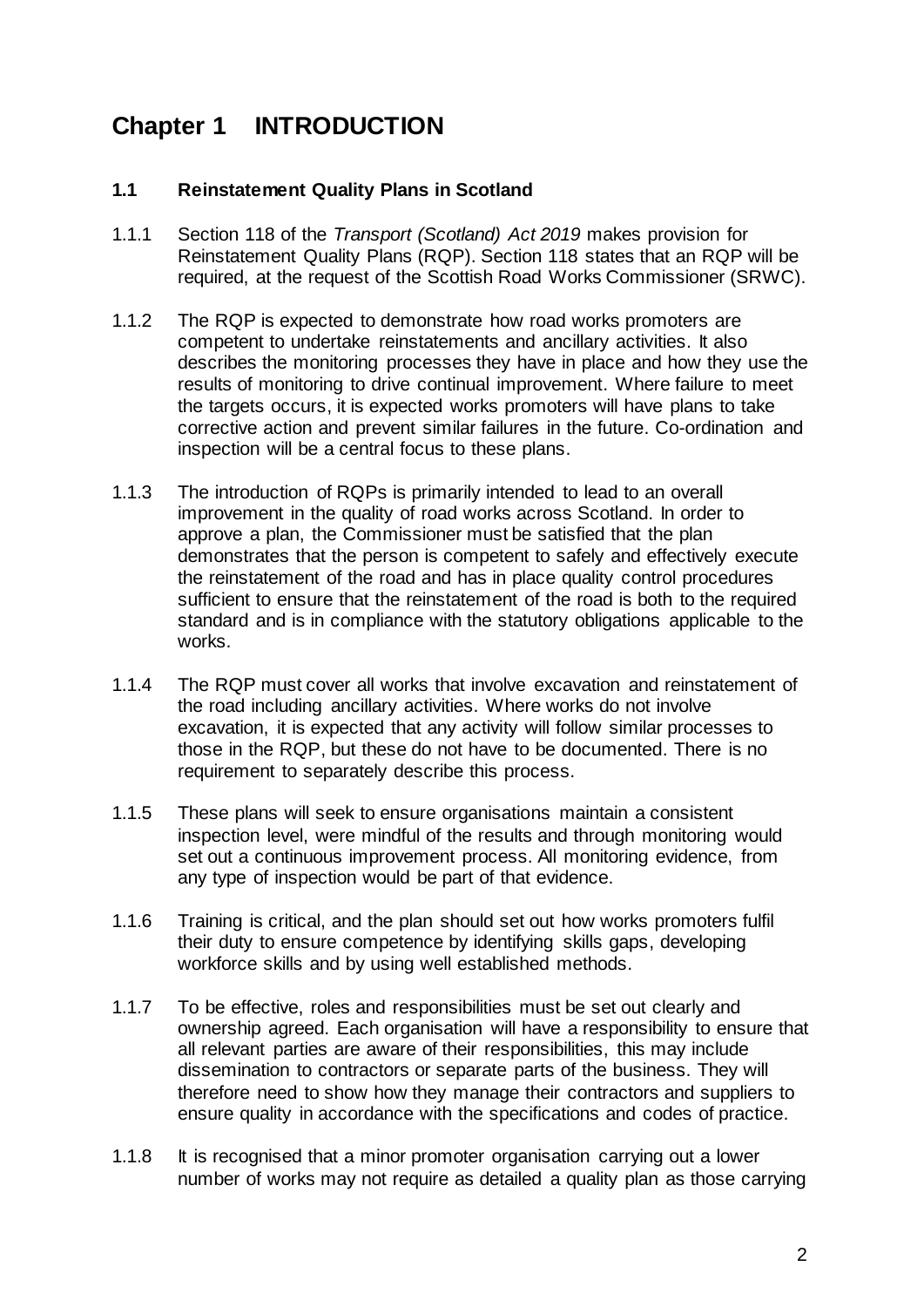out larger volumes of works. Risk and proportionality are key factors, which could determine whether a more condensed plan would be acceptable.

#### <span id="page-6-0"></span>**1.2 Key Requirements**

- 1.2.1 The RQP must take a form which is agreeable to the SRWC.
- 1.2.2 In short, the RQP should do the following:
	- (i) Be organisation specific.
	- (ii) Demonstrate quality control procedures are sufficient to ensure that the reinstatement of the road is to a sufficient standard.
	- (iii) Ensure compliance with the statutory obligations applicable to the works.
	- (iv) Be a robust quality management system that can build value as well as demonstrating and evidencing continual improvement.
- 1.2.3 In line with the *Transport (Scotland) Act 2019* the RQPs will be required to be agreed on an organisation-by-organisation basis. The SRWC expects each organisation to develop their own RQP and this may make use of existing organisational quality management systems, however the plan should include all relevant parts of this Code of Practice dependent on the work the organisation carries out.
- 1.2.4 If an organisation chooses to make changes to the agreed quality plan, these changes will need to be agreed before it can be used/referenced.
- 1.2.5 A full copy of any agreed plan will be retained by the SRWC.
- 1.2.6 The plan will be contained in the SRWR and will only be accessible to the organisations who supplied the plan and the SRWC.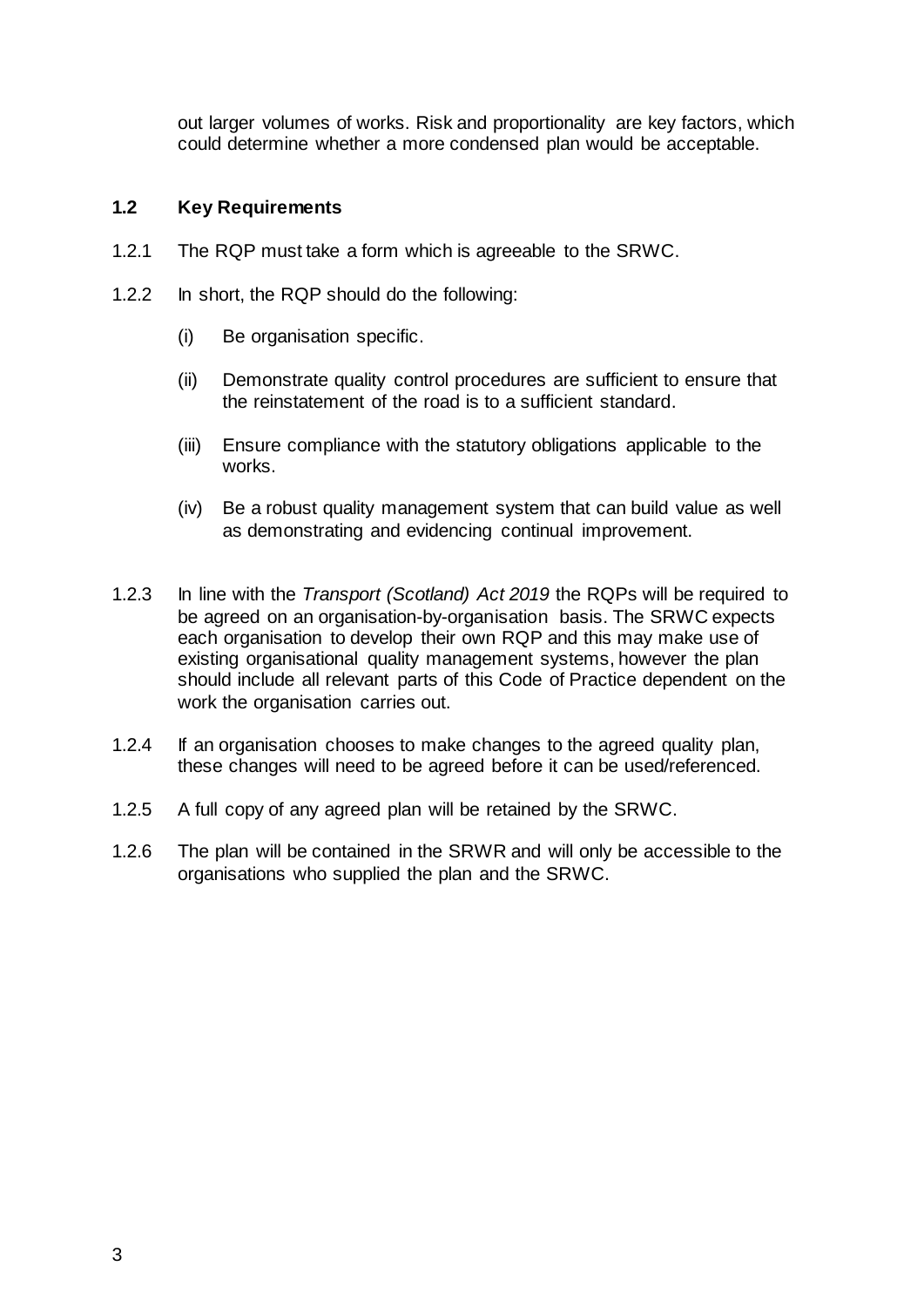## <span id="page-7-0"></span>**Chapter 2 PERFORMANCE MANAGEMENT**

#### <span id="page-7-1"></span>**2.1 Introduction**

- 2.1.1 Performance measurement and monitoring are key in any improvement process and these will underpin the Reinstatement Quality Plan (RQP).
- 2.1.2 When working in Scotland, it is expected that all organisations consider the National Performance Framework (NPF).

#### <span id="page-7-2"></span>**2.2 Training**

- 2.2.1 Training must be about more than just on-site staff. It should encompass all staff involved in road works from the planning teams, SRWR operators, supervisors, and on-site operatives. It could also cover management in terms of how this is kept up to date with Scottish regulatory framework.
- 2.2.2 The *New Roads and Street Works Act 1991* (NRSWA) requires that there is always a qualified operative on site while street works are in progress. The qualifications held must be appropriate for the work being carried out. The Act does not require all of the relevant qualifications to be held by a single operative, the key requirement is that there is always at least one operative on site whose qualifications match the activities being undertaken.
- 2.2.3 The Act also requires that the site is supervised by a person having a prescribed qualification as a supervisor. The supervisor is not required to be on site at all times. A qualified supervisor might therefore supervise a number of road works sites.
- 2.2.4 In order to provide some overarching guidance, the areas listed below should be included as a minimum, some examples of inclusions are provided in section [C.2](#page-15-2) of [Appendix C](#page-15-0) (note, this is not an exhaustive list).
- 2.2.5 For each area of interest, the following should be provided:
	- (i) How are those carrying out the work trained?
	- (ii) What standard are those carrying out the work trained to?
	- (iii) How are failures relevant to training dealt with?
	- (iv) Ensure suitably qualified operatives are on site and qualified supervisors are available as needed.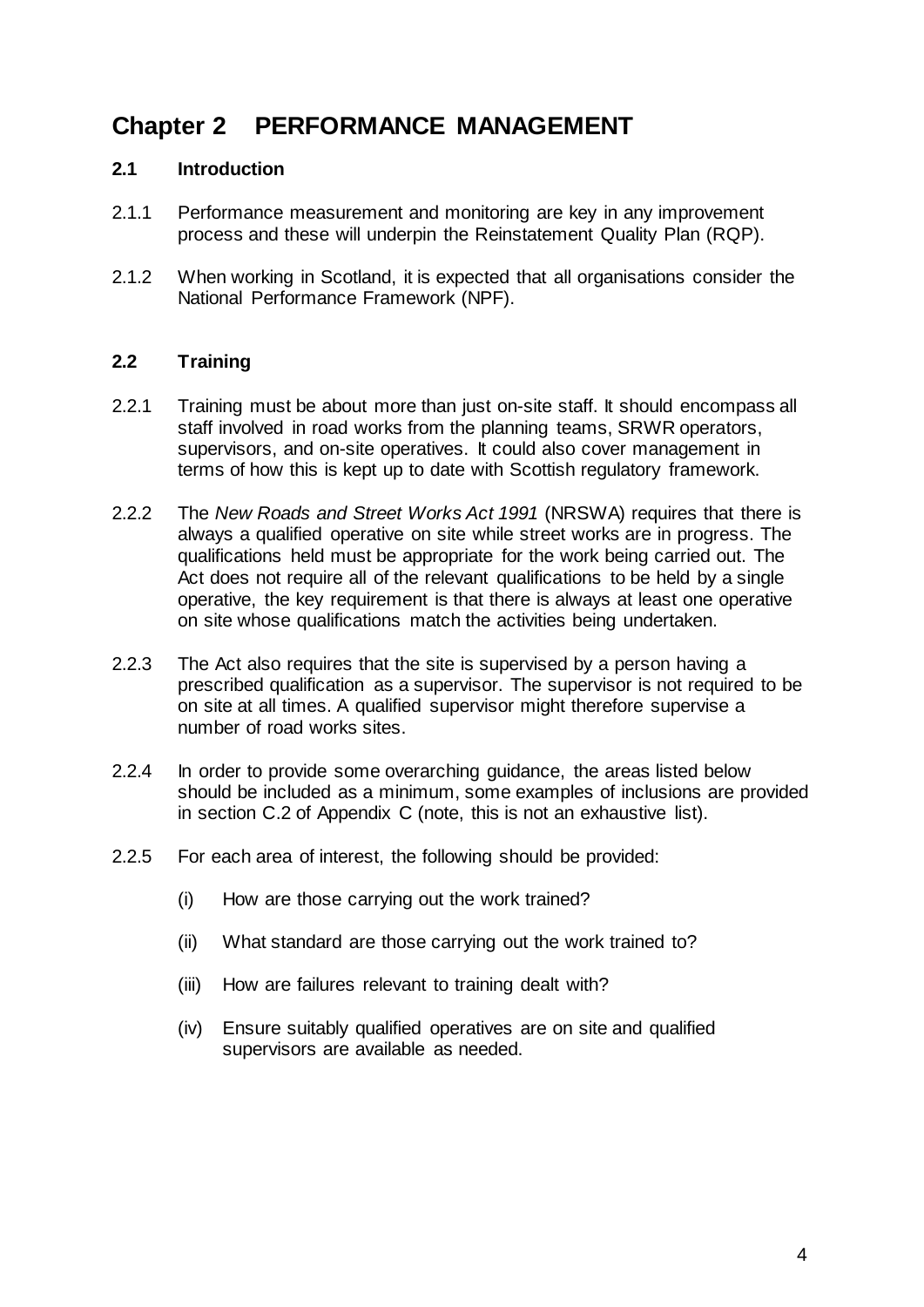#### <span id="page-8-0"></span>**2.3 Forward Planning and Co-ordination**

- 2.3.1 *The Code of Practice for the Co-ordination of Works in Roads* ("the blue book") sets out four main pillars that underpin the whole process, these are:
	- (i) Planning
	- (ii) Information
	- (iii) Consideration
	- (iv) Discussion and Co-operation
- 2.3.2 The works promoter is expected to provide information on the methodology they use to monitor these four headings and provide evidence of how this is achieved by their works processes. It is also required that an organisation will provide information on how they review their processes, how they use this information and how improvement will take place if required.
- 2.3.3 To provide some overarching guidance, the areas listed below should be included as a minimum, some examples of inclusions are provided in section [C.3](#page-15-3) of [Appendix C](#page-15-0) (note, this is not an exhaustive list).
- 2.3.4 For each area of interest, the following should be provided:
	- (i) Statement of how performance is measured, including frequency.
	- (ii) Statement on what action will be undertaken where failure is recorded.
	- (iii) Details of the person/role responsible for specific actions.

Where monitoring and evaluation is undertaken, the organisation should explain and demonstrate how choice, methodology and size of sample has improved matters.

#### <span id="page-8-1"></span>**2.4 Onsite Works**

- 2.4.1 The purpose of this section is to describe the minimum expectations of the management of works onsite. The points detailed in each sub section are not intended to be exhaustive.
- 2.4.2 RQPs must detail the processes, performance management, evidence gathering and retention policies specific to your works. Evidence must demonstrate that plans are being adhered to.
- 2.4.3 The SRWR must be kept updated based on the status of the works onsite within the required timescales in the *Code of Practice for the Co-ordination of Works in Roads*. Reinstatement Quality Plans must also provide details on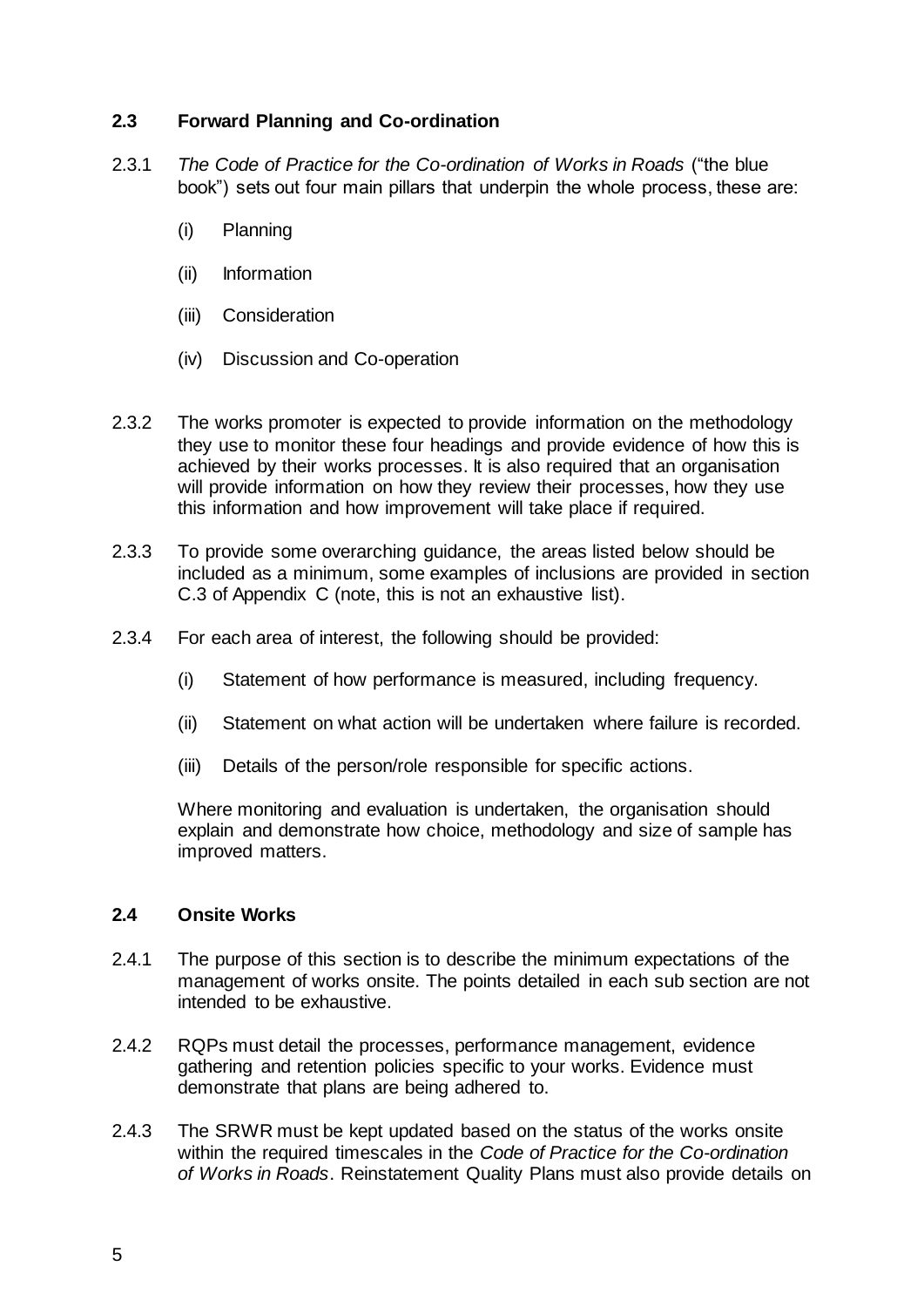how noticing requirements will be managed including any relevant agreements.

- 2.4.4 Organisations are expected to regularly inspect their own works at all stages throughout the works cycle, including during the guarantee period. They are encouraged to record these inspections in the SRWR. Where inspections show that standards are not being met, it is the responsibility of works promoter to take measures, such as further testing or improved supervision of works, to ensure that operatives comply with the relevant specifications.
- 2.4.5 The works promoter is expected to provide information on the methodology they use to monitor works through inspections and supervision and provide evidence of how targets will be achieved by their works processes. It is also required that an organisation will provide information on how they review their processes, how they use this information and how improvement will take place if required.
- 2.4.6 For each area of interest, the following should be provided:
	- (i) Statement of how performance is measured, including frequency.
	- (ii) Statement on what action will be undertaken where failure is recorded.
	- (iii) Details of the person/role responsible for specific actions.

Where samples are taken, the organisation should explain and demonstrate how choice, methodology and size of sample has improved matters.

Some examples of inclusions are provided in section [C.4](#page-16-0) of [Appendix C](#page-15-0) (note, that this list is not exhaustive)

2.4.7 All organisations should be mindful that compliance as well as failure are relevant. It is essential that failure is analysed and rectified.

#### <span id="page-9-0"></span>**2.5 Material Selection**

- 2.5.1 The selection of appropriate materials is key to the standard of the reinstatement. Consideration of materials should encompass, not only the type of material but the reasons for choices, transport arrangements and alternatives.
- 2.5.2 The following areas should be considered as a minimum:
	- (i) Organisation's commitment to using the appropriate materials.
	- (ii) Organisation's commitment to reducing transport emissions.
	- (iii) After use analysis of performance have the materials performed as expected.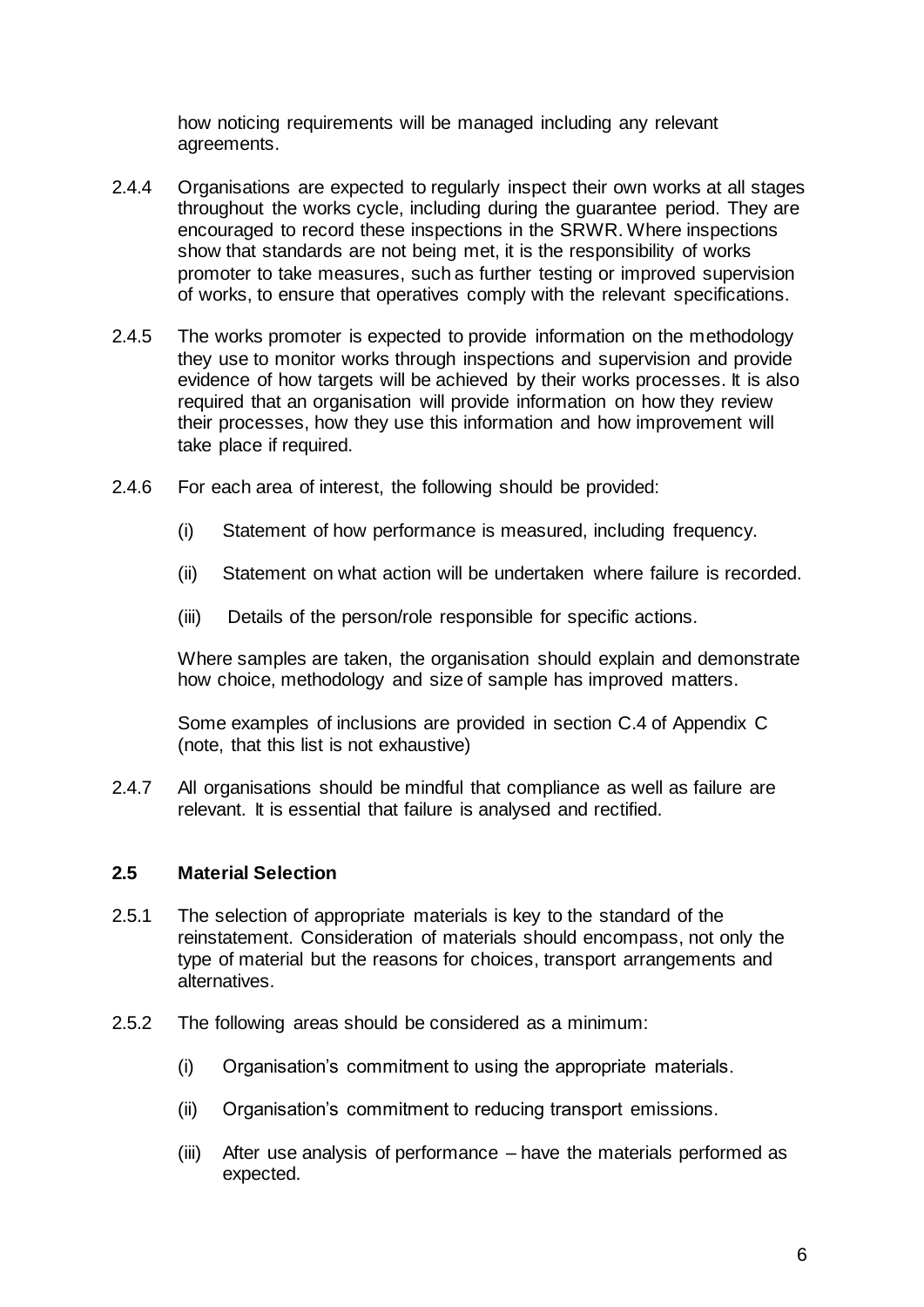#### <span id="page-10-0"></span>**2.6 Non-destructive testing**

- 2.6.1 The use of non-destructive testing techniques for gathering evidence has become easier and more accessible over recent years.
- 2.6.2 The following areas should be considered as a minimum:
	- (i) Organisation's commitment to undertake non-destructive testing.
	- (ii) On-site checking and supervision records.
	- (iii) Data collection, internal analysis of results, reporting and corrective action.

#### <span id="page-10-1"></span>**2.7 Visual Inspections**

- 2.7.1 It is expected that organisations regularly inspect their own works at all stages throughout the life cycle of those works. These inspections can be used to evidence an adequate monitoring and compliance regime. The SRWR or internal systems can be used to record inspections and results should be recorded with photographs.
- 2.7.2 Condition Inspections may be carried out prior to any works starting as part of Forward Planning. This will assist in identifying;
	- (i) Condition of existing road.
	- (ii) Stakeholder Communication requirements.
	- (iii) Traffic Management requirements.
	- (iv) Material requirements.
- 2.7.3 Live site inspections should be carried out to ensure that the site is safe and fully complies with the relevant legislation such as the *Safety at Street Works and Road Works - A Code of Practice*. These inspections should include site operations and plant, operators, surrounding conditions, and road user's response to the works.
- 2.7.4 Completed reinstatement audits should be carried out to ensure compliance with relevant specifications.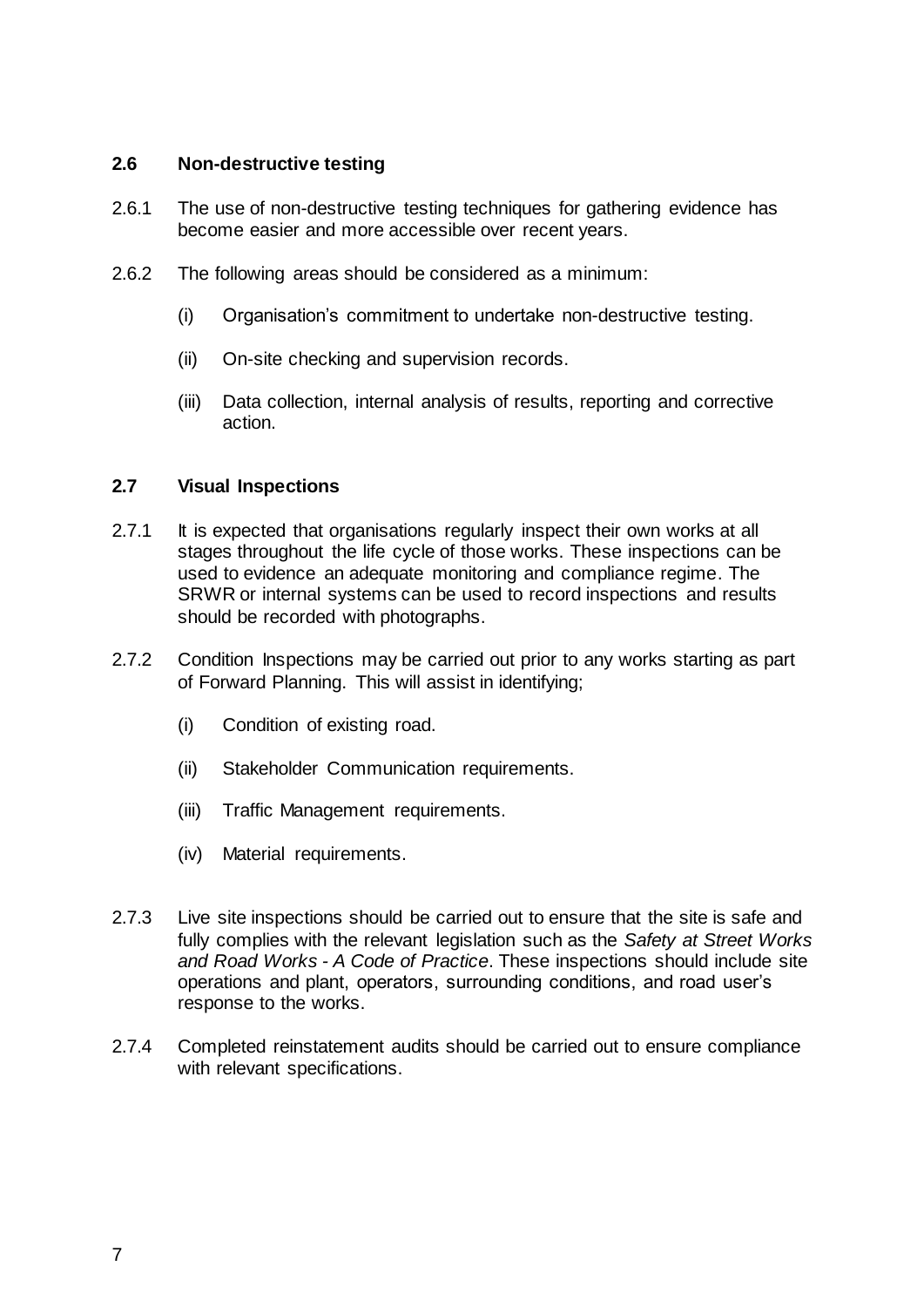#### <span id="page-11-0"></span>**2.8 Coring**

- 2.8.1 The National Coring Programme (NCP) has shown clear improvement in Scotland. Some major organisations have been able to evidence a step change in performance because of increased and organisational (internal) coring programmes. Coring is an effective way of monitoring the quality of the bound layers in a reinstatement and is strongly recommended.
- 2.8.2 The following areas should be considered for inclusion in an RQP:
	- (i) Coring Programmes
		- Organisations commitment to be part of any nationwide programme.
		- Proposed internal analysis of results and reporting
	- (ii) Local/Organisational Coring/Reinstatement Checking Programmes
		- Organisations commitment to undertake independent coring in accordance with Advice Note 3, if appropriate.
		- Agreement of appropriate level of cores with SRWC which is well thought out and can be justified through performance.
		- On-site checking and supervision records
		- Organisation should specify reasons for choice, methodology and size of sample.
		- Internal analysis of results, reporting and corrective action.
	- (iii) Information Sharing and Learning
		- Organisations should consider best practice sharing.
		- Organisations should consider sharing data this may allow targeted improvement and learning.
- 2.8.3 Coring can provide a variety of good evidence that can feed into other areas, for example organisations should also set out plans dealing with improvement which should include elements of training and or re-training, focussing on action where failure of targets occurs and plans for continuous improvement where base compliance is maintained.
- 2.8.4 For each area of interest, the following should be provided:
	- (i) Statement of how performance is measured, including frequency.
	- (ii) Statement on what action will be undertaken where failure is recorded.
	- (iii) Details of the person/role responsible for specific actions.

Where samples are taken, the organisation should explain and demonstrate how choice, methodology and size of sample has improved matters.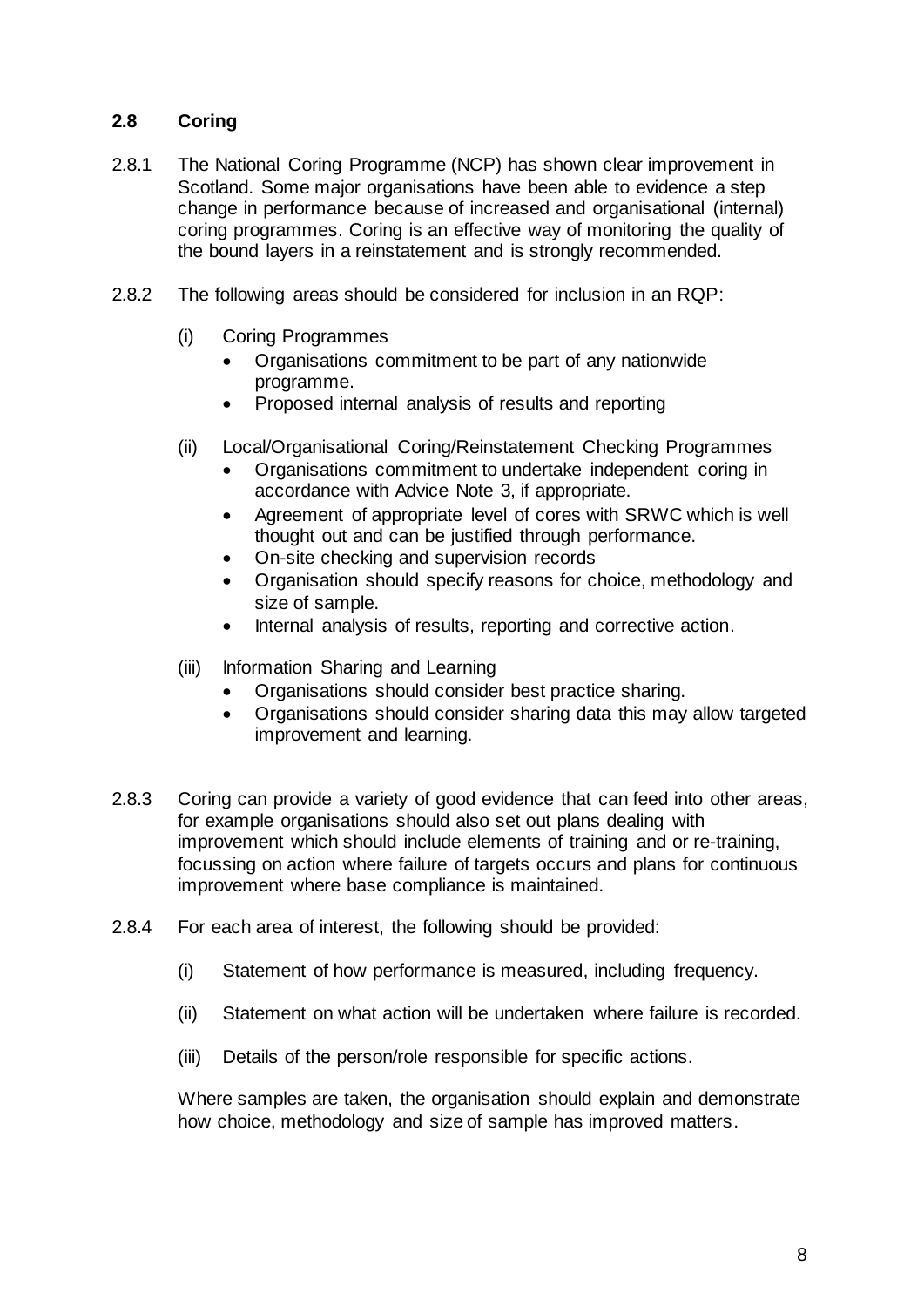#### <span id="page-12-0"></span>**2.9 Customer Care**

- 2.9.1 The RQP should contain evidence around customer care. This should include how promoters engage with road users before, during and after works as well as how they deal with feedback.
- 2.9.2 Consideration should be given to appropriate levels and methods of engagement. This is not dependent upon the size of the organisation, it is dependent on the nature of the proposed works and the scale of likely disruption. Organisations may include details of any dedicated websites, customer care call numbers, leafleting or other means of communicating the nature of works. Customers to be considered should include (but not limited to) road users (including all modes and vulnerable users), public transport providers, residents, and businesses.
- 2.9.3 For each area of interest, the following should be provided:
	- (i) Statement of how performance is measured, including frequency.
	- (ii) Statement on what action will be undertaken where failure is recorded.
	- (iii) Details of the person/role responsible for specific actions.

#### <span id="page-12-1"></span>**2.10 Environmental Sustainability**

- 2.10.1 Innovation and environmental sustainability are also key in driving improvement. Works of any shape or size impact the climate and innovation is essential in the move to a circular and sustainable economy. There is need to focus activities which have an environmental impact from planning to works delivery, execution, and completion.
- 2.10.2 Examples which could be considered include the organisation's commitments to climate change agenda, carbon reduction targets, use of recycled materials, handling of hazardous waste etc.
- 2.10.3 For each area of interest, the following should be provided:
	- (i) Statement of how performance is measured, including frequency.
	- (ii) Statement on what action will be undertaken where failure is recorded.
	- (iii) Details of the person/role responsible for specific actions.

Where samples are taken, the organisation should explain and demonstrate how choice, methodology and size of sample has improved matters.

Some examples of inclusions are provided in [C.5](#page-18-0) of [Appendix C](#page-15-0) (note, that this list is not exhaustive).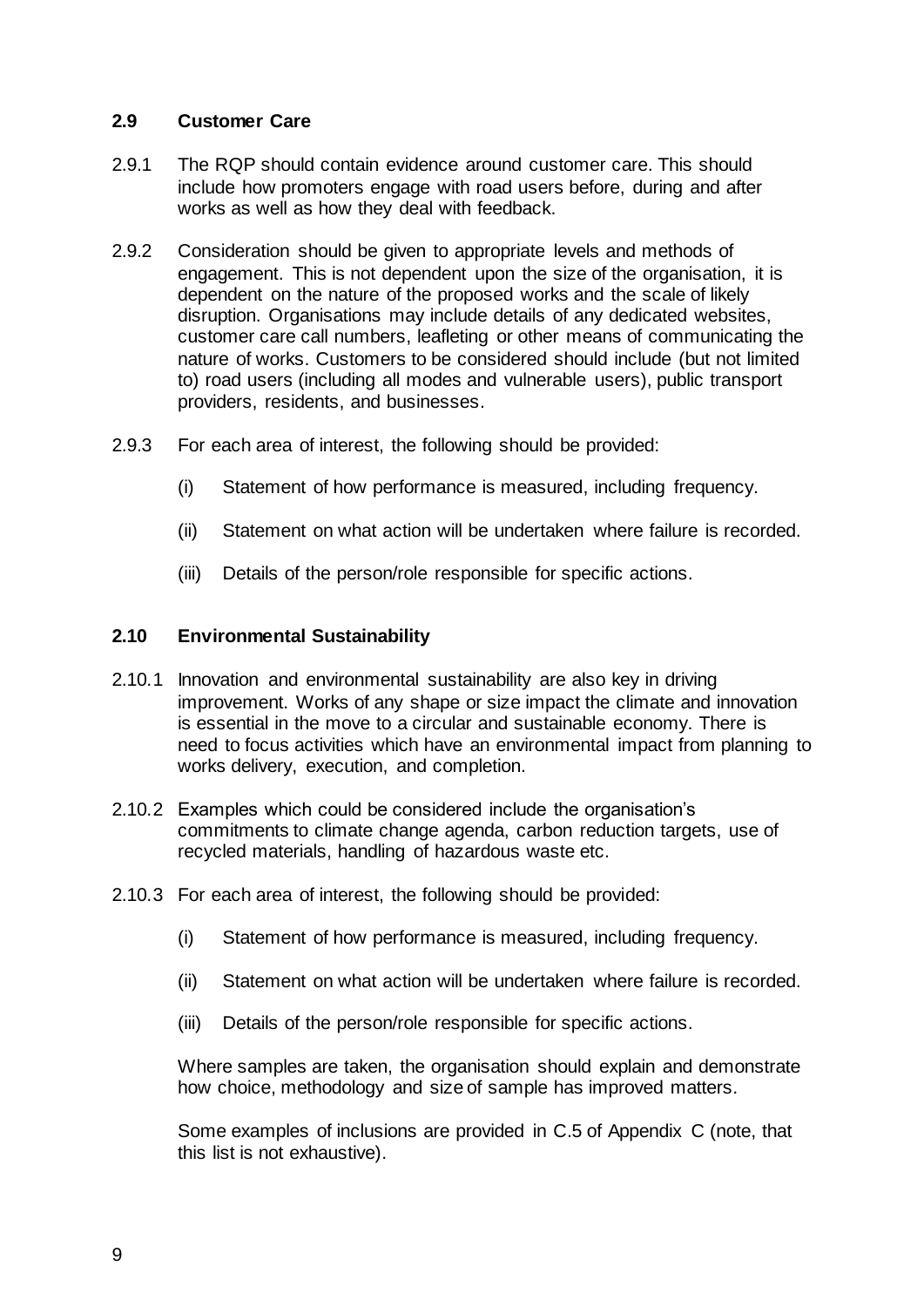# <span id="page-13-0"></span>**Appendix A. Glossary of Terms**

| <b>Term</b>                                              | <b>Description</b>                                                                                                                                                           |
|----------------------------------------------------------|------------------------------------------------------------------------------------------------------------------------------------------------------------------------------|
| <b>RQP</b>                                               | <b>Reinstatement Quality Plans</b>                                                                                                                                           |
| Reinstatement (all<br>other works for roads<br>purposes) | Definition of Reinstatement $-$ As defined in T(S)A 2019<br>S130(B)                                                                                                          |
| Reinstatement<br>(undertakers)                           | Definition of Reinstatement $-$ As defined in T(S)A 2019<br>S130(A)                                                                                                          |
| <b>Reinstatement Quality</b>                             | A measure of the safety and efficiency in carrying out<br>reinstatement works.                                                                                               |
| <b>Reinstatement Quality</b><br>Plan                     | A plan outlined within this code which demonstrates<br>and evidences the competence of the organisation<br>submitting the plan, in carrying out safe and efficient<br>works. |
| <b>SRWC</b>                                              | <b>Scottish Road Works Commissioner</b>                                                                                                                                      |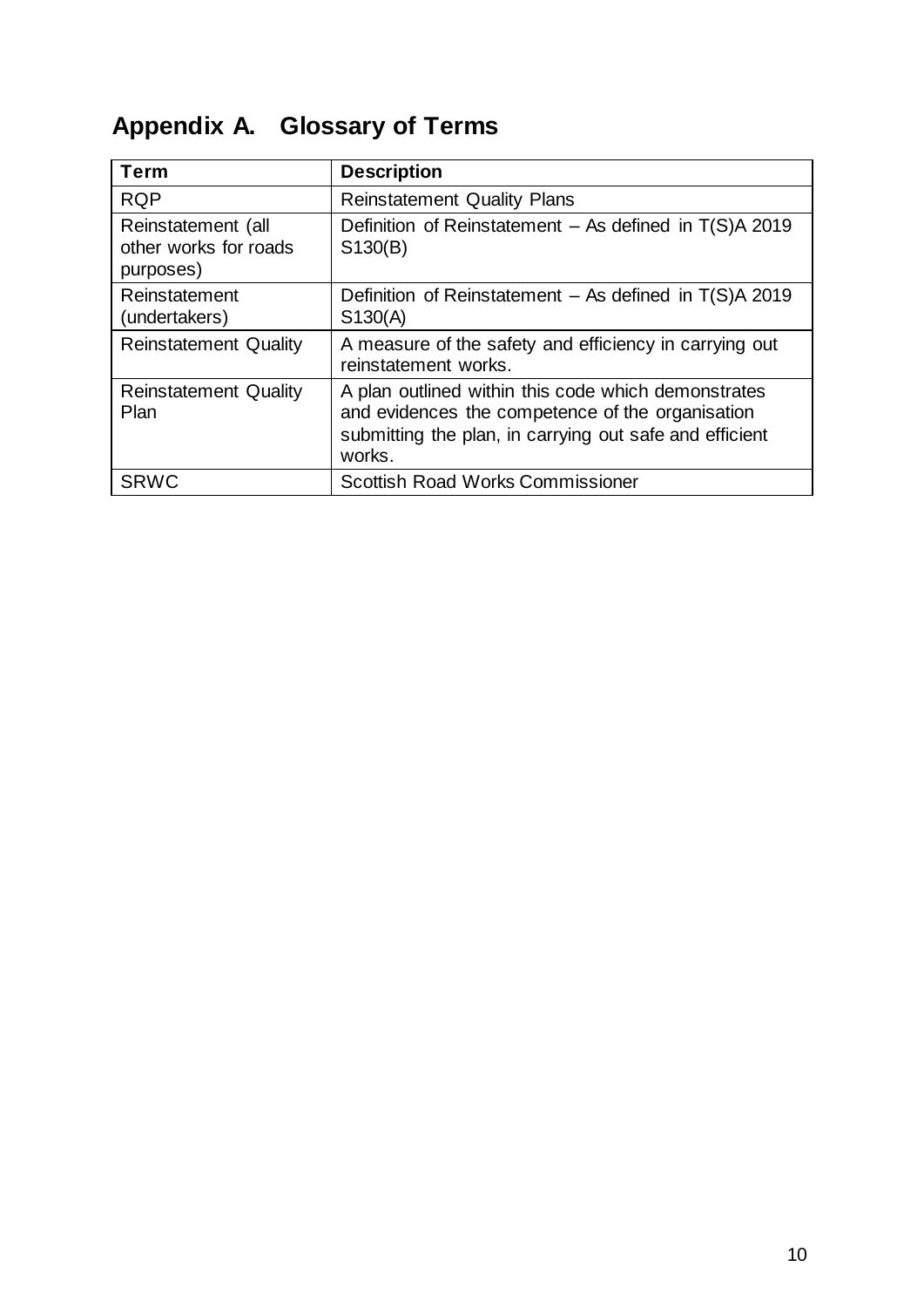# <span id="page-14-0"></span>**Appendix B. Bibliography**

| <b>Publication</b>                                                      | Link                                                                                                                     |
|-------------------------------------------------------------------------|--------------------------------------------------------------------------------------------------------------------------|
| Equality Act 2010                                                       | https://www.legislation.gov.uk/ukpga/20<br>10/15/contents                                                                |
| National Performance Framework                                          | https://nationalperformance.gov.scot                                                                                     |
| New Roads and Street Works Act<br>1991 (NRSWA)                          | https://www.legislation.gov.uk/ukpga/19<br>91/22/contents                                                                |
| Safety at Street Works and Road<br>Works - A Code of Practice           | https://roadworks.scot/legislation-<br>guidance/codes-practice/safety-street-<br>works-and-road-works-code-practice      |
| The Code of Practice for the Co-<br>ordination of Works in Roads        | https://roadworks.scot/legislation-<br>guidance/codes-practice/code-practice-<br>co-ordination-works-roads               |
| The Road Works (Permission under<br>Section 109) (Scotland) Regulations | https://roadworks.scot/legislation-<br>guidance/current-legislation/road-works-<br>permission-under-section-109-scotland |
| Transport (Scotland) Act 2019                                           | https://www.legislation.gov.uk/asp/2019/<br>17/contents                                                                  |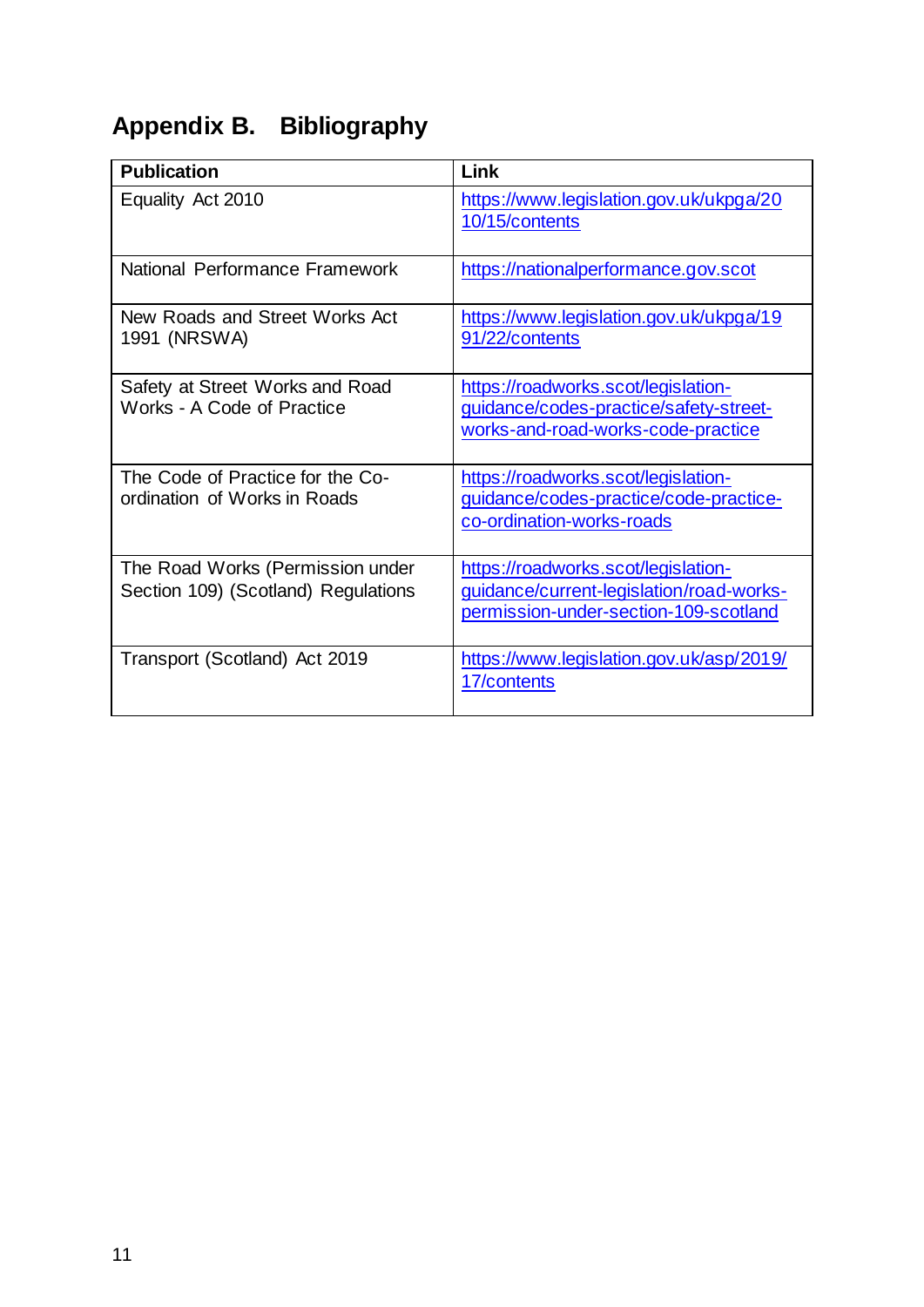## <span id="page-15-0"></span>**Appendix C. Items Included in Reinstatement Quality Plan**

#### <span id="page-15-1"></span>**C.1 Introduction**

C.1.1 The following provides an example of the items to be included in any Reinstatement Quality Plan. Note it is not considered to be an exhaustive example of all items to be monitored and some items listed may not be appropriate in all situations. Organisations should tailor their own plan to their own needs in their area.

#### <span id="page-15-2"></span>**C.2 Training**

- C.2.1 To ensure that works are carried out safely and in compliance with all relevant specifications, operatives and supervisors should be qualified and competent. The areas listed below should be included as a minimum, some examples of inclusions are provided below.
	- (i) How are those carrying out the work trained?
		- Meet requirements of specific training relating to the works taking place.
	- (ii) What standard are those carrying out the work trained to?
		- The appropriate qualification or certification for the operation/works undertaken.
	- (iii) How are failures relevant to training dealt with?
		- A description of the methodology for dealing with failures relevant to training, including timescales.
	- (iv) Ensure suitably qualified operatives are on site and qualified supervisors are available as needed.
		- As per current legislation *Guidance on The Road Works (Qualifications of Operatives and Supervisors)(Scotland) Regulations 2017*.

#### <span id="page-15-3"></span>**C.3 Forward Planning and Co-ordination**

- C.3.1 To provide some overarching guidance, the areas listed below should be included. Some examples are provided below, albeit this list is not exhaustive.
	- (i) Planning
		- Pre works planning. Including Safety, Reinstatement and use of Plant Information (e.g. Vault).
		- Pre-works desktop and/or on-site surveys.
		- Check the condition and make-up of the existing surface
		- Joint site meetings (as required).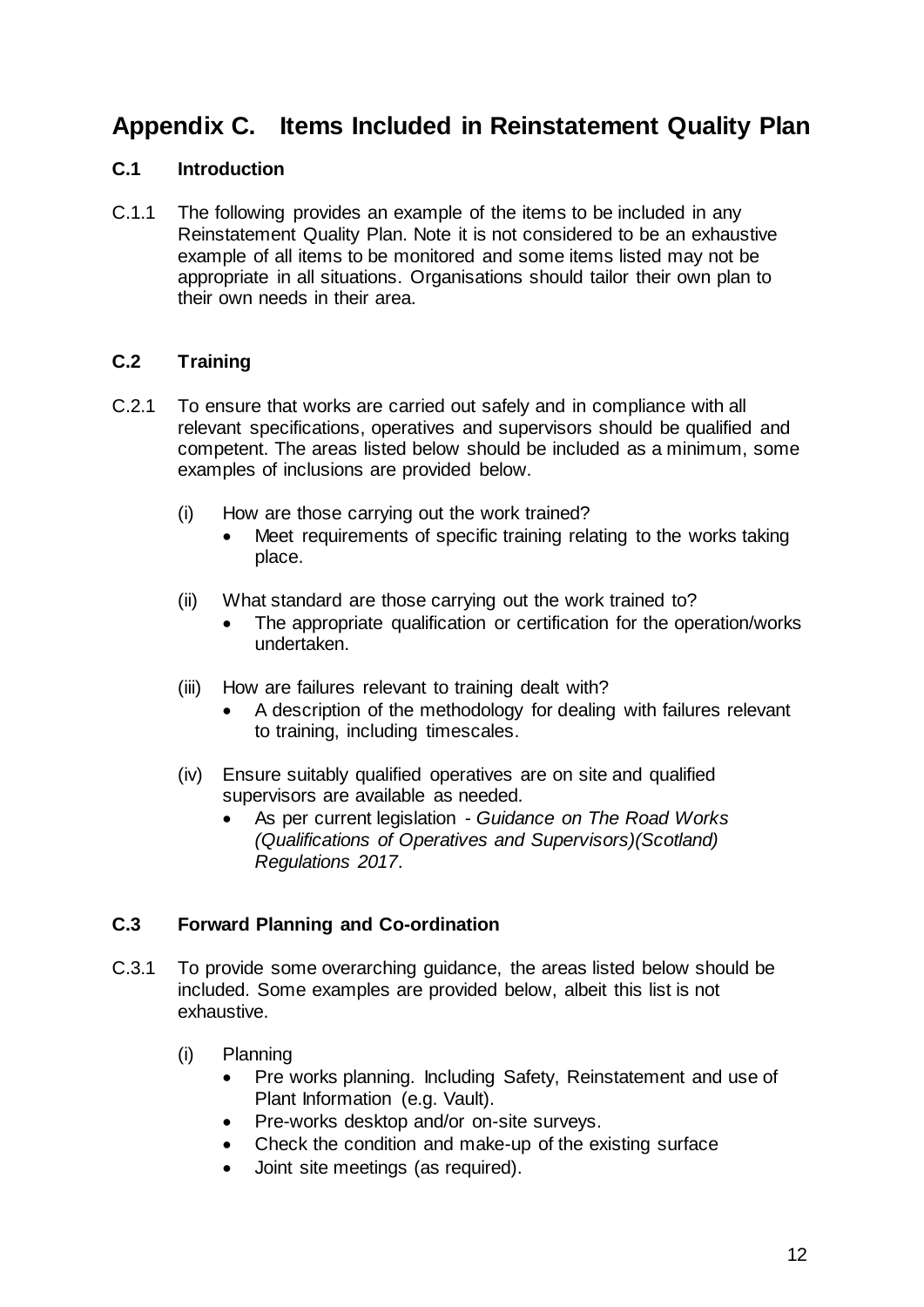- (ii) Information
	- Accuracy of noticing.
	- Timeliness of noticing.
	- Any required traffic management information and documentation/applications.
- (iii) Consideration
	- Collaboration processes in place.
	- Exploring collaboration opportunities where present.
	- *Equality Act 2010* consideration of accessibility and inclusivity (in particular Sections 20 to 21).
- (iv) Discussion and Co-operation
	- General liaison with stakeholders and interested parties.
	- Attendance at co-ordination meetings.
	- Engagement with other organisations.
	- Exploring collaboration opportunities (e.g. sharing traffic management/trenches etc.)
	- Engagement with the public pre-works as required. Including scope of letter drops.

#### <span id="page-16-0"></span>**C.4 Onsite Works**

- C.4.1 To provide some overarching guidance, the areas listed below should be included. Some examples are provided below, albeit this list is not exhaustive.
	- (i) Determine resources required to carry out work.
		- Internal processes and specifications to be made available if requested
		- Relevant specification
	- (ii) Ensure all required permissions are in place
		- Each issuing body may have specific requirements and should be approached at the earliest opportunity.
		- The Road Works (Permission under Section 109) (Scotland) Regulations
	- (iii) The relevant legislation, regulations, guidance and codes of practice.
	- (iv) Ensure correct paperwork, vehicle, plant & equipment is compliant & sufficient for proposed works. This must include all required utility drawings for the locations of any excavations.
	- (v) Ensure an onsite site-specific risk assessment is carried out prior to work commencing and any subsequent mitigation identified and addressed.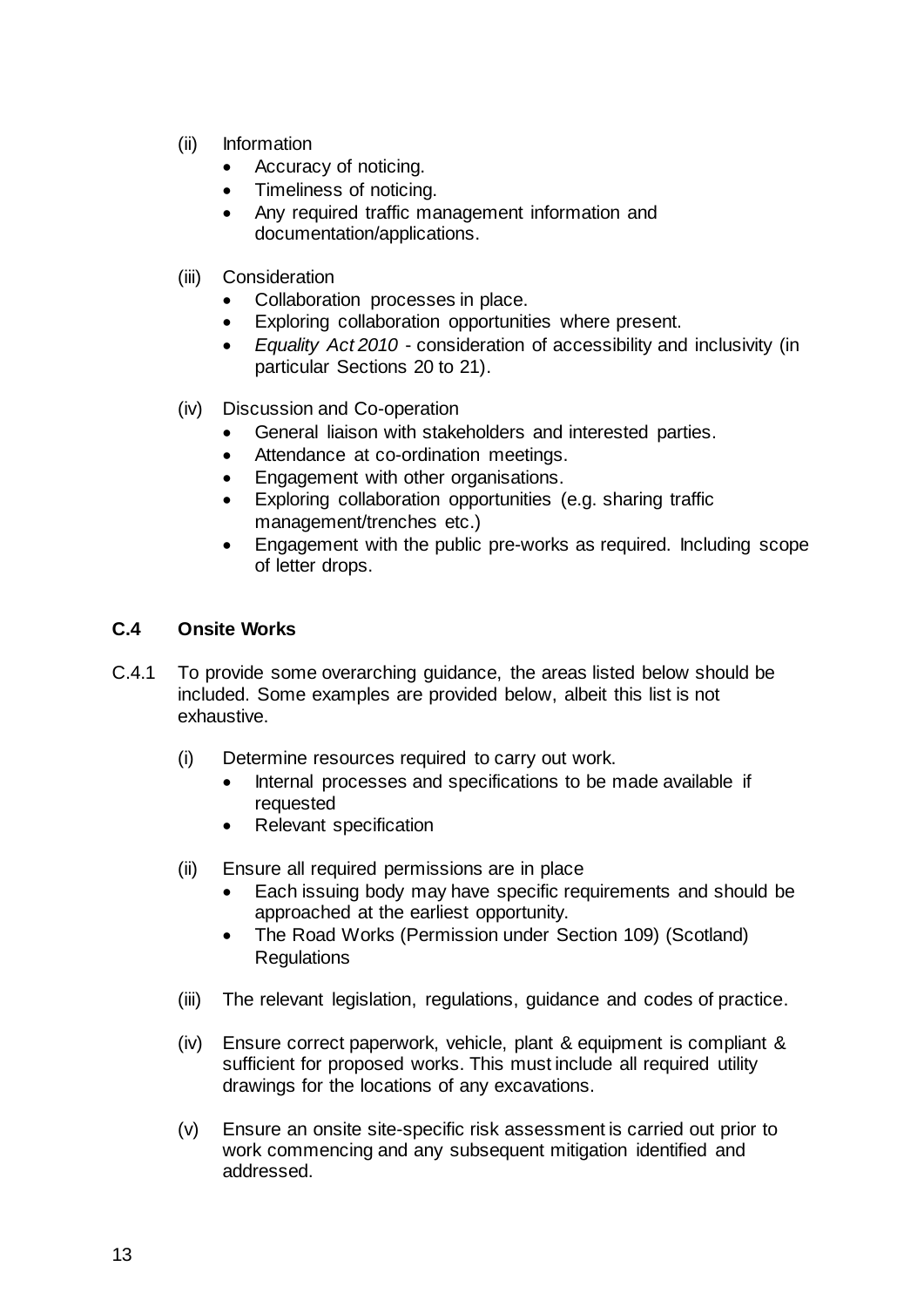- (vi) Where necessary, pre-site identification/mark-up must be completed (for location & avoidance of underground apparatus).
- (vii) Check the condition and make-up of the existing surface prior to excavating.
- (viii) Prior to works commencing, where possible, take photos. These may be recorded in the SRWR, or in internal works systems.
- (ix) Signing must:
	- Be clear, secure, and unobstructed.
	- Provide an early warning as well as immediate warning of obstructions, workspaces and safe/unsafe zones.
	- Give clear directional information for all road users.
- (x) Lighting must:
	- Be safety approved in relation to location and weather conditions.
	- Be regularly checked for working order and security.
	- Be fit for purpose in relation to traffic, pedestrian, and site worker safety.
	- Have the appropriate ballast to ensure wind resistance.
- (xi) Guarding must:
	- Be fit for purpose in relation to traffic, pedestrian, and site worker safety.
	- Be regularly checked for working order and security.
	- Have the appropriate ballast to ensure wind resistance.
- (xii) All SLG must be checked regularly to ensure compliance with the Safety at Street Works and Road Works - A Code of Practice. For example, this may include photographs prior to leaving sites and before works recommence. Where sites are unattended these sites still require to be routinely checked and maintained. Further appropriate evidence, such as photographs, should be available for site maintenance checks and stored in the SRWR or appropriate corporate systems.
- (xiii) During Excavation
	- Comply with safe digging practices
	- Ensure the correct assessments are carried out and equipment in place for safe excavating
	- When excavating close to trees follow the advice provided in current legislation or guidance
	- Assess site to ensure stored plant etc. is in a safe position
	- An assessment to ensure no damage is caused to existing surfaces etc.